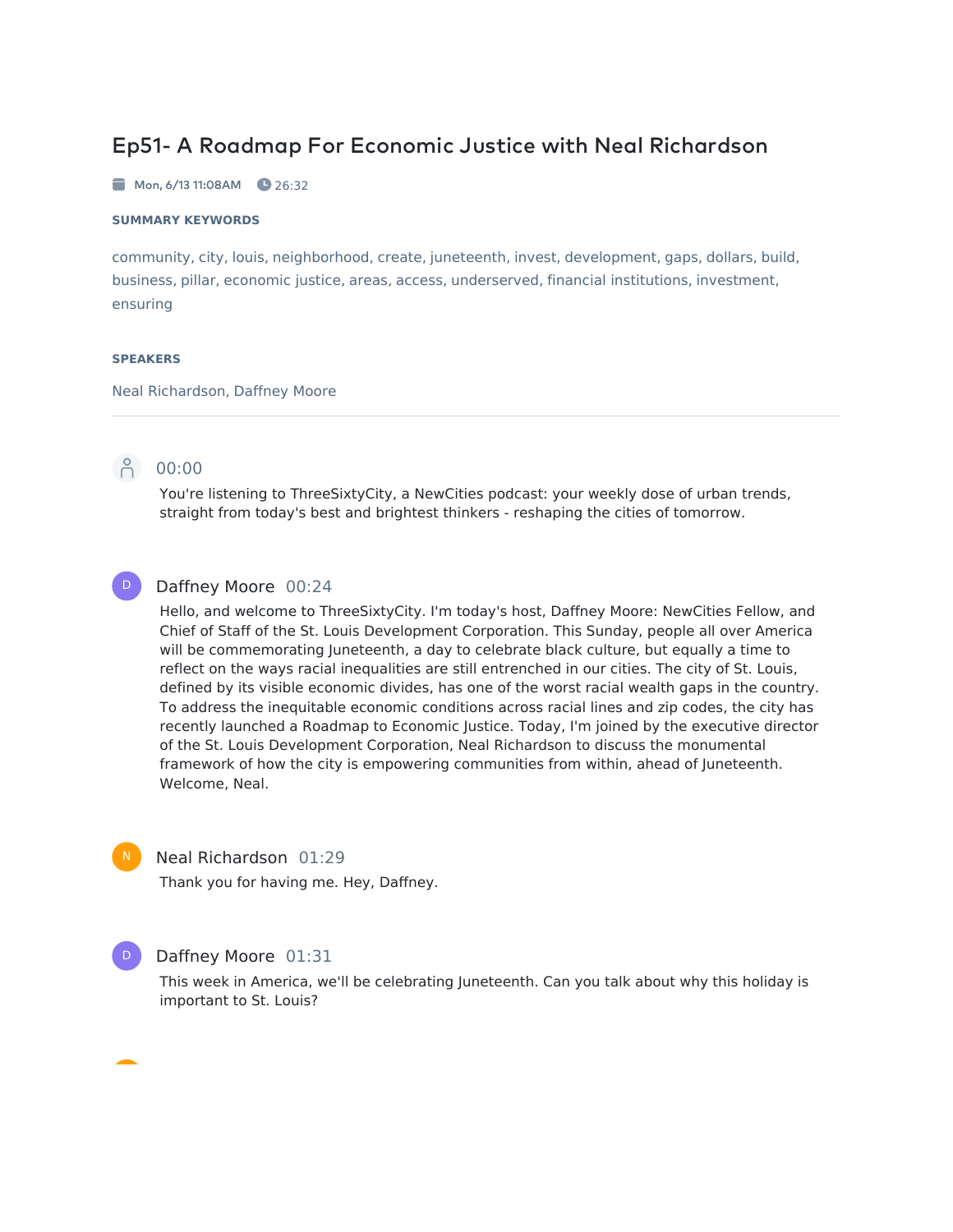### Neal Richardson 01:42

So, the city of St. Louis, it's very critical and important for us to celebrate and recognize and acknowledge Juneteenth. Because we have a rich history of black St. Louisans here, ranging from Annie Malone, Tina Turner, Chuck Berry, Arthur Ashe, and others have all spent time in the city of St. Louis. But also for us to recognize that African Americans in this country have always been underserved, marginalized, in many ways forgotten about. And even though we had Independence Day, that did not create equity in access to opportunities for all Americans. We as black citizens, should have the same rights as every other population: access to affordable and quality education, access to quality housing, food access, and ultimately being able to achieve our fullest economic potential as human beings. And so, for the city of St. Louis, as we are looking to move forward, it's imperative that we recognize our historical barriers and challenges that have created these systems of of equity- inequities in our city. But also think about the solutions as we move forward, of intentionally investing, and dismantling those barriers that have prevented access to opportunity for African Americans in this country, and specifically in the city of St. Louis.

## Daffney Moore 03:25

First dive, right in: the Roadmap to Economic Justice - what motivated the city to create this roadmap? And can you talk about what the city is seeking to accomplish through this roadmap?

#### Neal Richardson 03:38  $\mathsf{N}^-$

Great question. So in 2019, to 2020, we develop what's called an Equitable Economic Development Framework. And within that framework, we recognize that in order for St. Louis to reach its fullest potential, we have to invest and provide access to opportunity for our Black population. Between 2010 to 2020, the city of St. Louis lost over 27,000 Black families. And we understand that if we're going to move forward, we have to address the gaps and barriers that's preventing our most marginalized and vulnerable residents to achieve their fullest potential. And so that's really what's driving this forward - is not just a moral imperative. It's a socio economic imperative for our city to grow. And so in order for us to really achieve our growth as a city and become who we need to be, we have to invest in areas and to people that have been left behind historically. So that's what really moved us forward on creating this framework. But it's not just about right now. It's about how do we create opportunities that are transformational for generations to create generational wealth. And so as we think about this framework, it's about building wealth, and not only investing in the places but investing in empowering people. And that's why our purpose statement as we're moving this strategy forward, has changed at SLDC, from just "Keeping St. Louis in Business", to "Empowering, developing and transforming the city of St. Louis into a vibrant, just and growing economy in which everyone can thrive". And we develop three core principles and pillars that allows us to achieve that: economic empowerment, equitable, inclusive development, and neighborhood transformation.

## Daffney Moore 05:35

D

Can you give us a high level overview of the action steps in those pillars? And basically, what is your first area that you will be tackling in this roadmap?



 $D$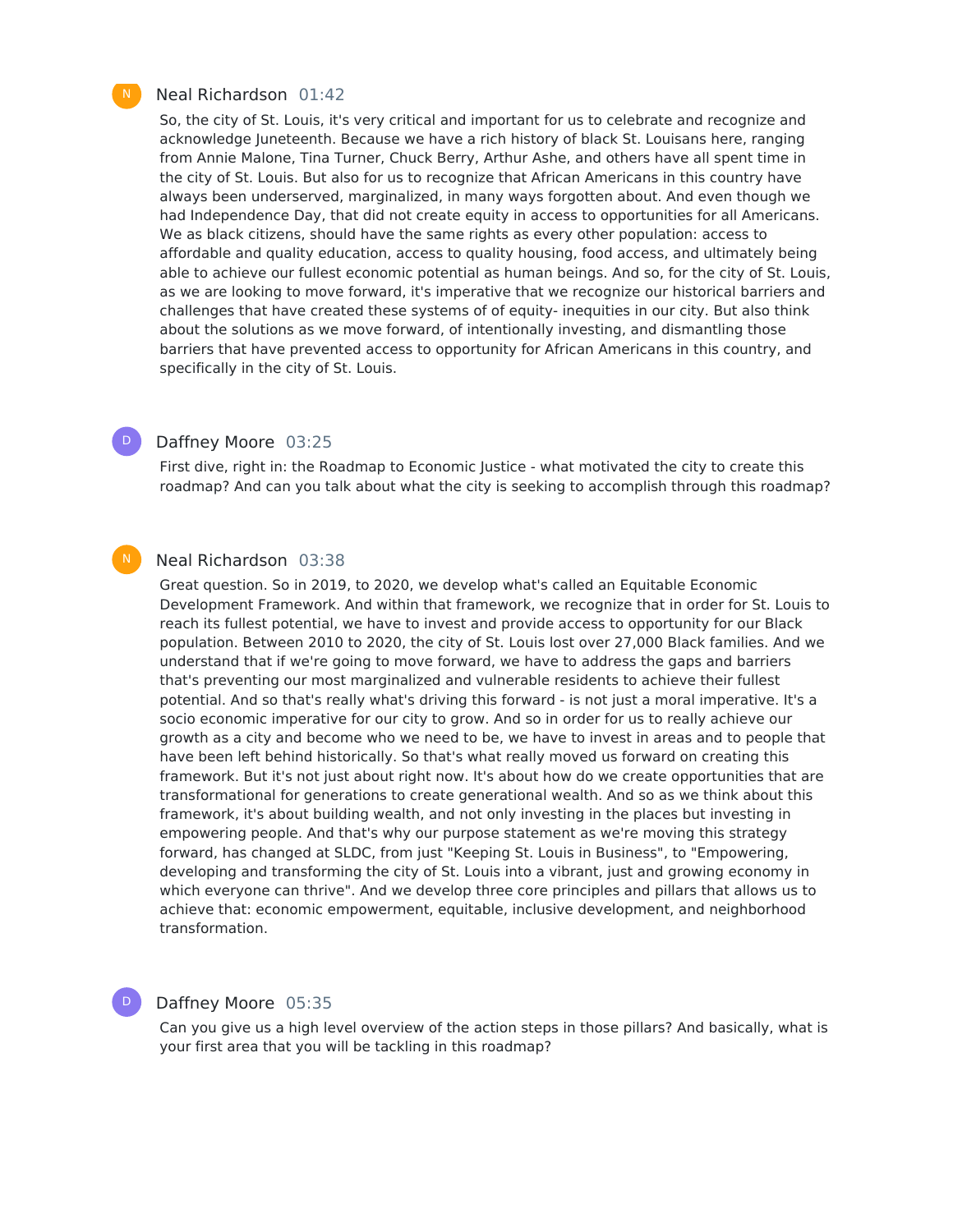#### Neal Richardson 05:48

Within each pillar, we have three core strategies. And so our first pillar is economic empowerment. The first is again focused on business empowerment, ensuring that small, women- and minority- owned business enterprises have the ability to enter, scale and grow in their respective industries. So it's critical because we know that within the Black community, we're able to invest in those businesses, they actually hire people that look like them and represent their neighborhoods as well. So that creates employment opportunities, which leads into our second key strategy, around workforce development. So, as we're creating these jobs, as we're attracting new employers to the region, we must also be training our employees starting with those that are unemployed, underemployed, and unskilled today, because they haven't had access to opportunity, not because they don't have the talent. With the access to and the ability to gain those skills to be attractive for those employers to be able to grow. And for them to earn not just a living wage, but a thriving wage. And we want and expect quality jobs - not just income levels that are above the minimum wage, but also quality benefits that are needed to build a healthy and raise a healthy family. And the last piece is around educational justice within the economic empowerment pillar. So working with our school district, working with our school board to understand what are opportunities in which we can partner together and prioritize development that actually creates greater educational outcomes. The second key pillar that we're focused on is equitable and inclusive development: ensuring that, as we are moving in to attract actual development in many of our underserved and marginalized communities, that we have to be proactive. We can't rely on a developer to raise their hand and say they want to go into underserved market. We have to stimulate that those market conditions that make it conducive for them to actually make a profit, while also meeting the needs are within that community as well. So that requires incentive reform, for us to provide incentives in areas that have been overlooked and underserved. That requires the city to be proactive with site assembly, performing environmental remediation, ensuring ensuring that the sites are ready and ripe for market demand and market conditions that have not been made available in areas within our Black communities historically, and so we have to take that charge on as a community and as a city and lead with those public dollars to stimulate the other private and philanthropic capital that's needed in order to sustain that growth long term. Which leads me to my - my third pillar around neighborhood transformation. SLDC, and through our land reutilization authority, has over 9000 properties within our land bank. So we have to look at these properties, assess them and not look at them as liabilities, but as assets. How do we not only stabilize these buildings, but create these assets into opportunities where our neighborhoods and our residents can actually get benefit from them? Turn those vacant and dilapidated lots and properties into grocery stores and to healthcare facilities that actually help support the overall living condition for the people. And so as we think about these three pillars, we must make intentional investments in order to be successful long term, but we have to do it now. And the city of St. Louis is in a very unique position, because we have access to public funding that historically we have never had within our city. And so we are starting with some key initiatives: One, opening an economic empowerment center in the Ville neighborhood one of our historically Black neighborhoods within the city of St. Louis to ensure that workforce development and business empowerment resources are made available. We are revamping our incentive policy, principles and processes to ensure that we are being equitable, transparent and clear around where we are prioritizing development within our city. And we are revitalizing our commercial corridors to drive business growth there and being more proactive with that development. And then the final key piece is neighborhood transformation. We're actually investing in deepening relationships with our neighborhood

N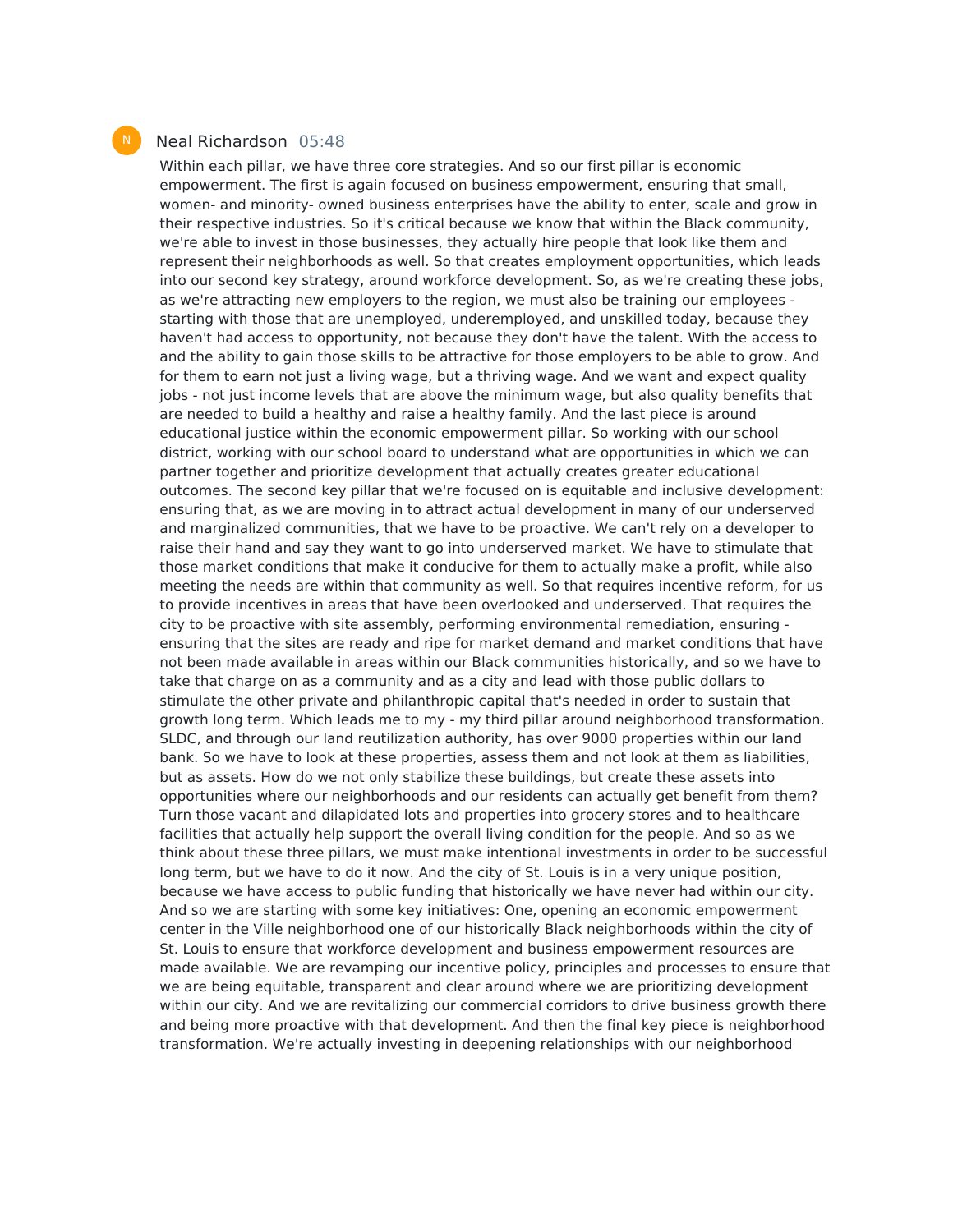based organizations, our community development corporations that actually support development and deal with the community and not to the community. So those are some of the immediate actions that we're taking within each pillar of our Roadmap to Economic Justice.

## Daffney Moore 10:47

 $\mathsf{D}^-$ 

So you've talked about commitment. So we know that Mayor Jones has committed \$150 million dollars of ARPA funds to North St. Louis, increasing the overall commitment of economic justice to about \$246 million. Can you talk about how the city plans to leverage those funds? Because we know that neighborhood building neighborhood capacity is the last piece of those equitable development components, but we also know in order to not only build wealth, you need funding to build the community component, but you also need money because, you know, oftentimes, we have millions of dollars, but we have billion dollar problems, how do you plan to build community but also build that funding to close those gaps to help build the community and build the people at the same time.

#### Neal Richardson 11:38  $\mathsf{N}^-$

So you and I, Daffney, if we say we got \$250 million, that'd be great. But we are dealing with billions of dollars of issues within our city, actually, McKinsey did a study and said, if we're able to close the wealth gap, we would be able to add over \$1 trillion to our GDP within the United States per year. And within the state of Missouri, if we were able to close the wealth gap, we were able - we would add an additional \$35 billion annually to our GDP. But that just goes to show how wide the gap is, and how much is actually needed, in order for us to move our city forward and to address these growing and expanding gaps. So we are not just looking to provide the seed funding, which has been provided by the American Rescue Plan Act dollars, infrastructure dollars and other public resources that we have available, but be able to leverage that with private and philanthropic capital to sustain that growth long term. One example is being able to invest into market rate housing, in many of our black neighborhoods that have been negatively impacted, or we just see naturally occurring, affordable housing, low income housing in these areas. But we need to be able to build a market in which Black families can own a market rate house that grows in income and asset wealth over time. So then they're able to build wealth and have access to resources to go out and visit that retail shop, visit that sporting event, visit their arts and culture organization to support their community based organizations. So then we're able to recycle dollars within these areas. But then also over time, if we're able to build that market, it creates and attracts other dollars to these neighborhoods that have not seen it. So that's our goal - is to really stimulate and bring that seed funding, that these other products and services that haven't been able to make their way into these communities can create a foothold and grow long term. We know within the Black community, it was historically realigned. There was challenges with appraisal gaps, there were challenges with homeownership in these communities. And the only way to really counteract that is through subsidizing these mortgages in many of these neighborhoods and addressing that appraisal reform. So then banks and other lenders can bring their products and services to the table in a way that they can grow and scale to within these markets that are greatly untapped.

#### Daffney Moore 14:26

D

So our listeners, of course, are interested in housing accessibility. We like to talk about now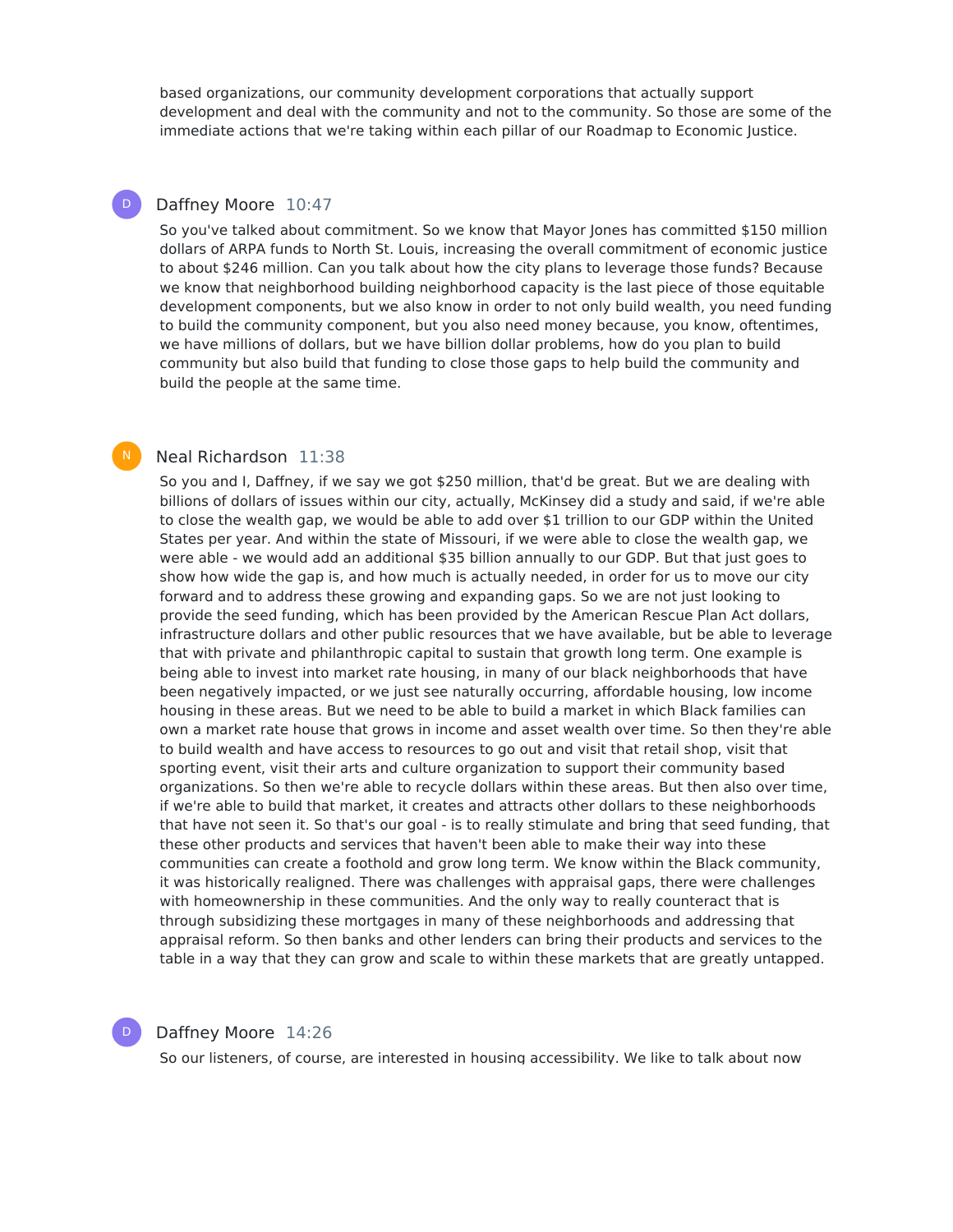attainable housing instead of affordable housing because most people - Americans - are trying to attain a house. And can you specifically talk about a program that SLDC is currently working to create, to help developers build housing - minority developers specifically, to build housing and create an infrastructure to think about how we model programs to make sure that there's housing in underserved and disinvested communities?

So our listeners, of course, are interested in housing accessibility. We like to talk about now

#### Neal Richardson 15:05  $N_{\odot}$

Definitely. So out of the American Rescue Plan Act dollars, we've actually appropriated \$10 million to a housing development fund, specifically to support women- and minority- owned businesses and developers and distressed communities to be able to scale and do Neighborhood Development and not just build one house, but build an entire neighborhood or a block of houses that can then stimulate other investment. And so many of these developers, they come out and they want to change their lived environment, they want to change their communities, but the math doesn't work, they can't get a loan from a traditional financial institution, because the actual cost to build a house is greater than the cost to sell the house. And so there are some some gaps there that we need to fill. And that's where the public sector and the philanthropic community have to step up: to address those immediate gaps, create comps in those neighborhoods, to then stimulate other investments. And so that's what we're aiming to achieve with this first \$10 million is to provide that that gap for appraisals and being able to create a market in which those developers can now have their projects underwritten, they're now able to build those relationships with traditional financial institutions and then they're ultimately able to sell homes at 80% AMI and above, to individuals that want to live in the Black community. And those are things that we as a city have to lead, we as a city have to be able to guide the way, because the financial industry, and many of the other philanthropic players really haven't been able to tap into these areas without this additional subsidy. And so that's where we come in and step up and partner with them to address these billion dollar gaps that we have in our in our city and our country.

#### Daffney Moore 17:11  $\mathsf{D}^-$

So let's talk about public participation quickly. So St. Louis has done so many plans. And you know, as we think about engagement of residents, and determining needs and priorities, can you talk a little bit about how we have engaged community, and how we will continue to engage community to ensure policies and programs reflect the needs, and goals of the community?

## Neal Richardson 17:38

N

Well, when we developed the Roadmap to Economic Justice, we didn't want it to be just another plan, we wanted it to be centered around action: action steps that we will take in order to move our equitable development framework forward, in order to move our 2030 jobs planning forward, in order to move these plans that we have within the city and to put action behind them. And to have immediate and very close proximity to the residents and the neighborhoodbased organizations who are impacted by these developments that will take place and make sure their voices are heard, make sure they are not displaced. And they have the resources to actually truly benefit from the development that's coming. They should be the first individuals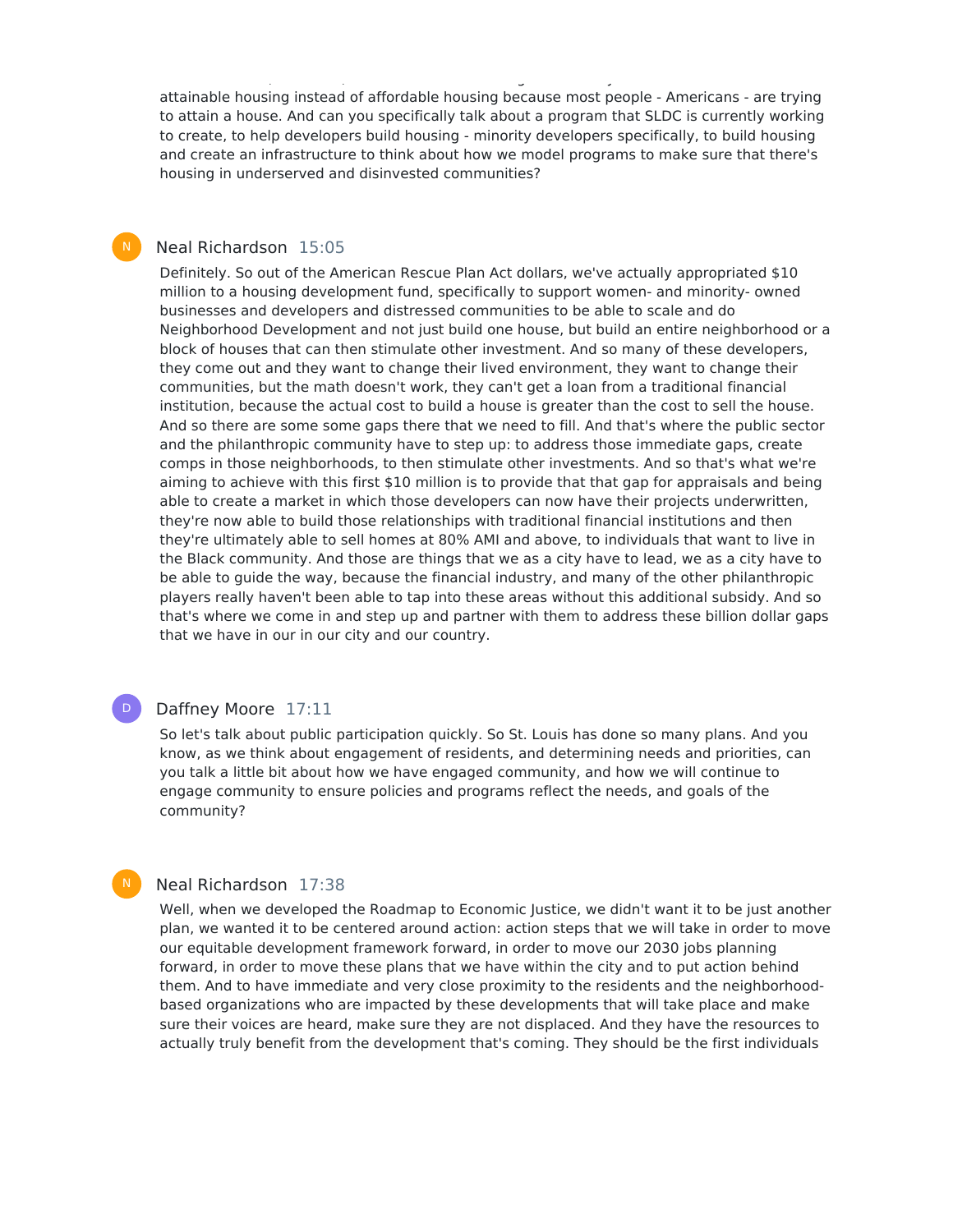that receive access to you know, downpayment assistance to be able to buy a home in a neighborhood in which they've rented for decades. They should be the first ones that have access to supportive services, whether it's a health care facility or healthy grocery stores within a neighborhood, we need to prioritize them, as well as attract other residents that will add to the density of those of those neighborhoods and the culture of them. And so we are actually in the process of hiring neighborhood managers to support all 79 neighborhoods within the city of St. Louis, to not only do planning, but more so about the implementation of that work. And being able to work with the development community, being able to be the spokesperson with the philanthropic community with the financial institutions around the resources that are needed to be aggregated in order to implement these plans, and not just talk about what we want to see - we want to actually see progress within these neighborhoods, which have not seen investment in generations.

#### Daffney Moore 19:35  $\mathsf{D}^-$

So, let's talk about that a little bit. We know that there's been for decades, disinvestment and systematic drivers that have kept mobility from happening in North St. Louis, and other areas in in South St. Louis. And we know that we need those partnerships, those financial institutions to step up and we on the other side, we know we need To help CDC and nonprofits be strengthened. So how do we really get the business community and those financial institutions and partnerships to really step up? How do we say, 'hey, this is a poor, economic giving community"? We give to the arts, we give it everything else. But we're really not giving to what really matters, which is economic development and community development. How do we change that dynamic?

## Neal Richardson 20:28

N

We have to have these conversations about the return on investment. And many times we're not speaking the language of these financial institutions or the philanthropic community in the same way that the arts and culture have been able to; they're able to identify what social outcomes will be changed as a result of this investment. And that's something the economic development community has not done a great job of. And so we have to do a better job of articulating: 'with this investment that you make into economic development, you now are able to address areas today and long term'. So we're able to provide more quality housing, we're able to address vacancy, we're able to adjust crime, because we're now able to get our youth access to educational opportunities, access to workforce development opportunities, we're able to now reinvest within our commercial corridors that build up the infrastructure that can create more opportunities for arts and culture to expand, and it's not just a one time investment, that's a sunk fund - the great thing about economic development is that these dollars compound over time. So as we are actually investing into a home or into an individual that helps improve our overall tax base, that's reinvested into create better outcomes and better programs for our city to thrive long term. And for the private community around investing, it's an easy business case, because as I said, if we're losing \$1 trillion from our GDP, then they need to be investing in that area, because now that creates a greater customer base that they can they can draw from, it creates greater opportunities of wealth that can be built and assets that can be built for them to leverage to now be able to qualify for a business loan. Now for them to qualify for a mortgage, without having to have this perceived- additional perceived risk. Because we are lifting up these markets, we're lifting up these individuals, and not asking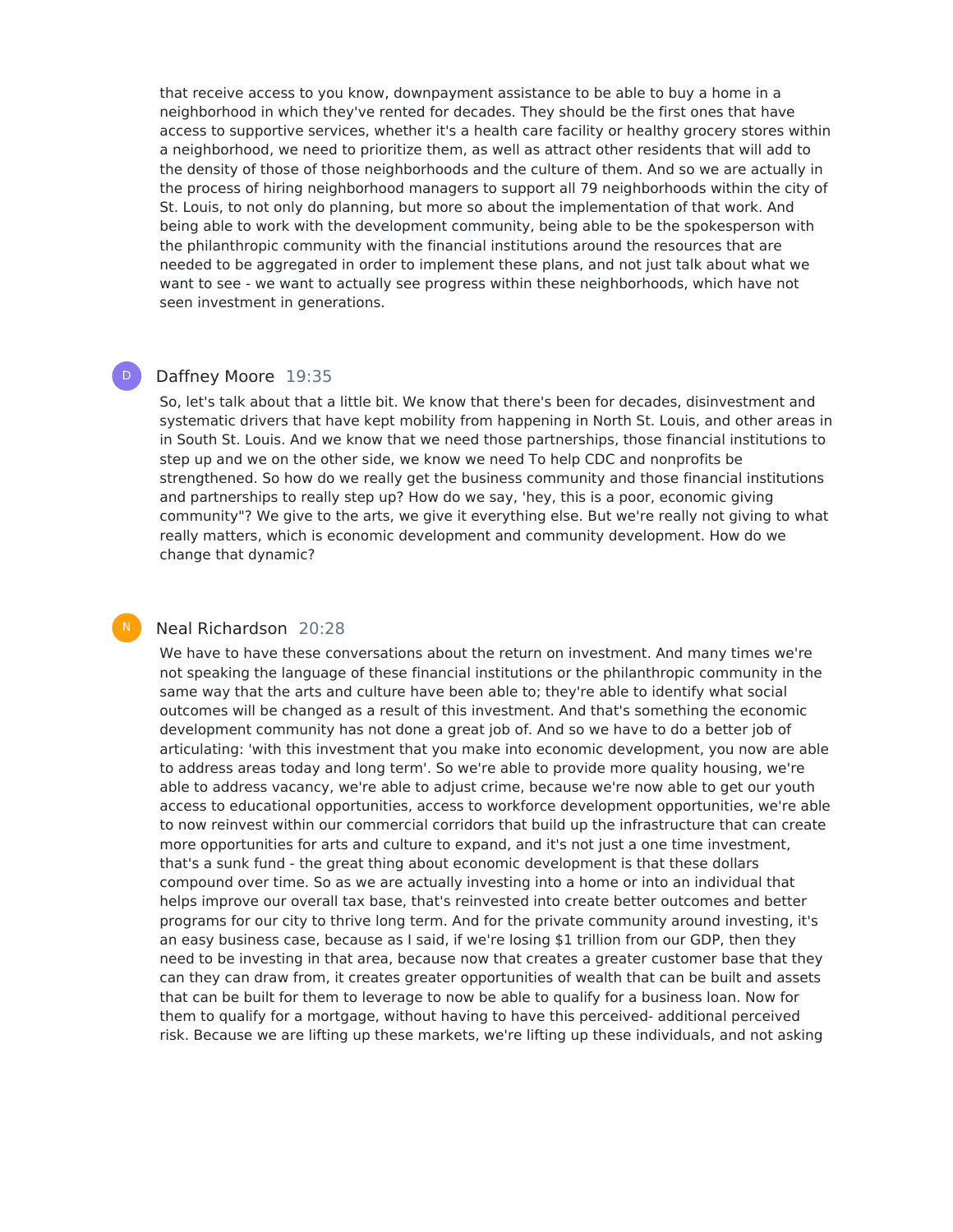for the bar to be lowered, but for the opportunity to just be created for and expanded for everyone. And so for the business community, we're able to create a business case for them around as they invest into the city around economic development it actually grows their customer base for them to thrive as the overall city is thriving.

#### Daffney Moore 22:56  $\mathsf{D}^-$

Many American cities are faced with similar challenges in equitable, economic development, affordable housing, small business empowerment. Do you think this is a replicable model that could be adapted in other geographies in North America and beyond?

## Neal Richardson 23:12

For sure, and so that's really what this is about, this framework: Is, is not just based on one place, is holistic economic and community development, where it centers the human being, but it provides the human being with the resources to achieve their fullest economic potential. So it's not just placed on one area or geographic area. It can be it can be replicated across every city that wants to empower, develop and transform the individuals in those communities to uplift them and empower them to achieve their fullest economic potential. And so, again, we're not so much focused on the place, we're focused on the people that need the support. And every community in every region should and for the most part is focused on "how do we support our residents?", because at the end of the day, our businesses and neighborhoods are made up of people. And if we don't invest in those people, then they cannot contribute towards our overall economic growth. And that's what the Economic Justice action plan is about, and I really believe can be a model that can be replicated across the entire country, because it's not just solely focused on the place it's focused on empowering and developing people.

### $\mathsf{D}^-$

N

 $N_{\odot}$ 

### Daffney Moore 24:34

Can you talk about why it was important to call it 'Economic Justice' and not something else?

### Neal Richardson 24:41

The hot buzzword right now is 'equity'. Right? And so everyone talks about equity and 'we want to provide equitable outcomes' ... and equity is recognizing that those barriers exists. However, justice is actually dismantling those barriers. It's great that you recognize that, you know, I'm a-I'm an African American, I'm a Black individual, and then there's historical racism and systematic racism that has created challenges for me to achieve my full potential. But then how do we provide solutions to actually help me get to where I need to be? And I think that's what justice is, is to repair that harm, and remove those barriers. So we don't have to continuously invest into the same programs and issues over and over again, we're able to invest and dismantling those barriers, once and for all. And I think that's really should be our focus is not creating another program that's going to create investments for generations and generations into the same problem. It's addressing that problem head-on, getting to that root cause and moving forward towards other issues that we need to address.